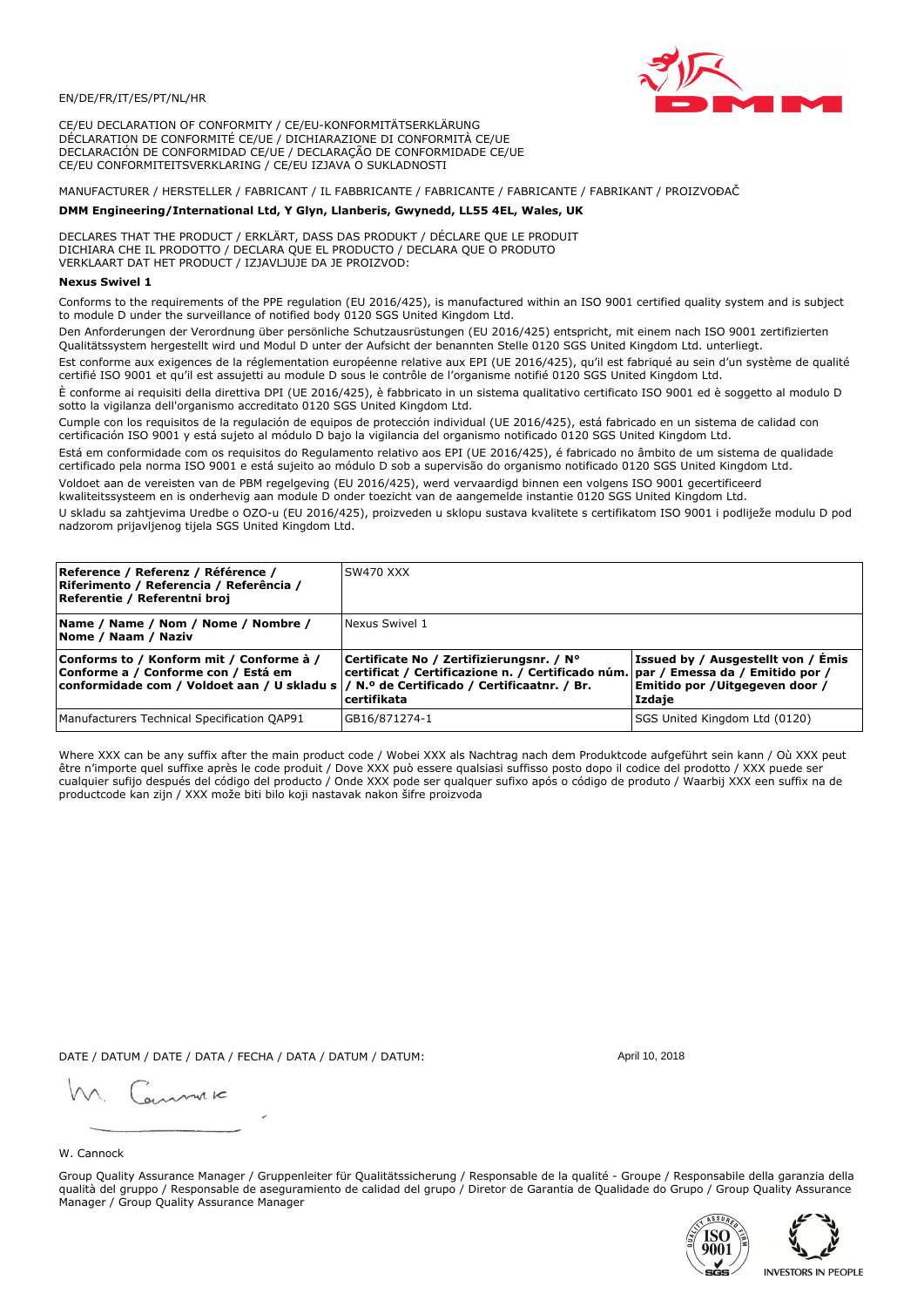### NO/SE/FI/DK/PL/CZ/SK/MT

CE/EU-SAMSVARSERKLÆRING / CE/EU-FÖRKLARING OM ÖVERENSSTÄMMELSE CE/EU-VAATIMUSTENMUKAISUUSVAKUUTUS / CE/EU-OVERENSSTEMMELSESERKLÆRING DEKLARACJA ZGODNOŚCI WE/UE / CE/EU PROHLÁŠENÍ O SHODĚ CE/EÚ VYHLÁSENIE O ZHODE / DIKJARAZZJONI TA' KONFORMITÀ TAL-KE/UE

# PRODUSENT / TILLVERKAREN / VALMISTAJA / PRODUCENT / PRODUCENT / VÝROBCE / VÝROBCA / IL-MANIFATTUR

### DMM Engineering/International Ltd, Y Glyn, Llanberis, Gwynedd, LL55 4EL, Wales, UK

ERKLÆRER AT PRODUKTET / INTYGAR ATT PRODUKTEN / VAKUUTTAA, ETTÄ TÄMÄ TUOTE / ERKLÆRER, AT PRODUKTET / OŚWIADCZA, ŻE<br>WYRÓB / PROHLAŠUJE, ŽE PRODUKT / VYHLASUJE, ŽE VÝROBOK / JIDDIKJARA LI L-PRODOTT:

Overholder kravene i PVU-forordningen (EU 2016/425), er produsert innenfor et ISO 9001-sertifisert kvalitetssystem og er underlagt modul D<br>under overvåkning av teknisk kontrollorgan 0120 SGS United Kingdom Ltd.

Uppfyller kraven för PPE-reglerna (EU 2016/425), tillverkas inom ett ISO 9001-certifierat kvalitetssystem och är föremål för modul D under övervakning av anmält organ 0120 SGS United Kingdom Ltd.

Noudattaa henkilönsuojaimia koskevan asetuksen (EU 2016/425) vaatimuksia, on valmistettu ISO 9001 -sertifioidun laatujärjestelmän mukaisesti ja että siihen sovelletaan ilmoitetun laitoksen 0120 SGS United Kingdom Ltd.:in alaista D-moduulia.

Overholder kravene i forordningen om personlige værnemidler (EU 2016/425), er fremstillet i inden for det certificerede ISO 9001kvalitetssystem, og er underlagt modul D under overvågning af det bemyndigede organ 0120 SGS United Kingdom Ltd.

Spełnia wymogi rozporządzenia w sprawie środków ochrony indywidualnej (UE 2016/425), jest produkowany w ramach systemu jakości zgodnego z ISO 9001 i podlega modułowi D pod nadzorem jednostki notyfikowanej 0120 SGS United Kingdom Ltd.

Zařízení splňuje požadavky nařízení o osobních ochranných prostředcích 2016/425, je vyrobeno v systému řízení jakosti certifikovaném podle normy ISO 9001 a podléhá modulu D pod dohledem notifikované osoby č. 0120, SGS United Kingdom Ltd.

Spĺňa požiadavky Nariadenia Európskeho parlamentu a Rady (EÚ) 2016/425 o osobných ochranných prostriedkoch, je vyrobený v rámci systému kvality certifikovaného podľa normy ISO 9001 a podlieha modulu D pod dohľadom notifikovaného orgánu č. 0120, SGS Únited Kingdom Ltd. Jikkonforma mar-rekwiżit tar-Regolament dwar il-PPE (UE 2016/425), u huwa manifatturat f'sistema ta' kwalità certifikata għall-ISO 9001 u soggett ghall-modulu D taht is-sorveljanza tal-korp notifikat 0120 SGS United Kingdom Ltd.

| <b>Referanse / Referens / Viite / Reference / Nr SW470 XXX</b><br>referencyjny / Reference / Značka /<br>Referenza                                                                                     |                                                                                                         |                                                                                                         |
|--------------------------------------------------------------------------------------------------------------------------------------------------------------------------------------------------------|---------------------------------------------------------------------------------------------------------|---------------------------------------------------------------------------------------------------------|
| Navn / Namn / Nimi / Navn / Nazwa /<br>Jméno / Názov / Isem                                                                                                                                            | l Nexus Swivel 1                                                                                        |                                                                                                         |
| Overholder / Uppfyller kraven för / Vakuus<br>myönnetty perustuen standardiin: /<br> Overholder / Spełnia wymogi / Je ve shodě s  Č. certifikátu / Certifikat Nru<br> / Je v zhode s / Jikkonforma ma' | Sertifikatnr. / Certifikatnr. / Sertifikaattinro /<br>Certifikat nr. / Certyfikat nr / Č. certifikátu / | Utstedt av / Utfärdat av /<br>Myöntänyt / Udstedt af / Wydany<br>przez / Vydal / Vydal / Maħruġ<br>minn |
| Manufacturers Technical Specification QAP91                                                                                                                                                            | GB16/871274-1                                                                                           | SGS United Kingdom Ltd (0120)                                                                           |

Der XXX kan være ethvert suffiks etter produktkoden / Där XXX kan vara valfri ändelse efter produktkoden / Jossa XXX voi olla mikä tahansa tuotekoodin jälkeen tuleva liite. / Hvor XXX kan være ethvert suffiks efter produktkoden / gdzie XXX może być dowolnym przyrostkiem po kodzie produktu / Kde XXX může být jakákoliv přípona za kódem produktu / Kde XXX môže byť akákoľvek prípona za kódom výrobku. / Fejn XXX jista jkun kwalunkwe suffiss wara l-kodici tal-prodott

DATO / DATUM / PÄIVÄMÄÄRÄ / DATO / DATA / DATUM / DÁTUM / DATA:

April 10, 2018

annuic

## W. Cannock

Group Quality Assurance Manager / Group Quality Assurance Manager / Group Quality Assurance Manager / Group Quality Assurance Manager / Kierownik ds. Zarządzania Jakością Grupy / Group Quality Assurabce Manager / Manažér riadenia kvality v rámci skupiny / Maniger tal-Assigurazzjoni tal-Kwalità tal-Grupp